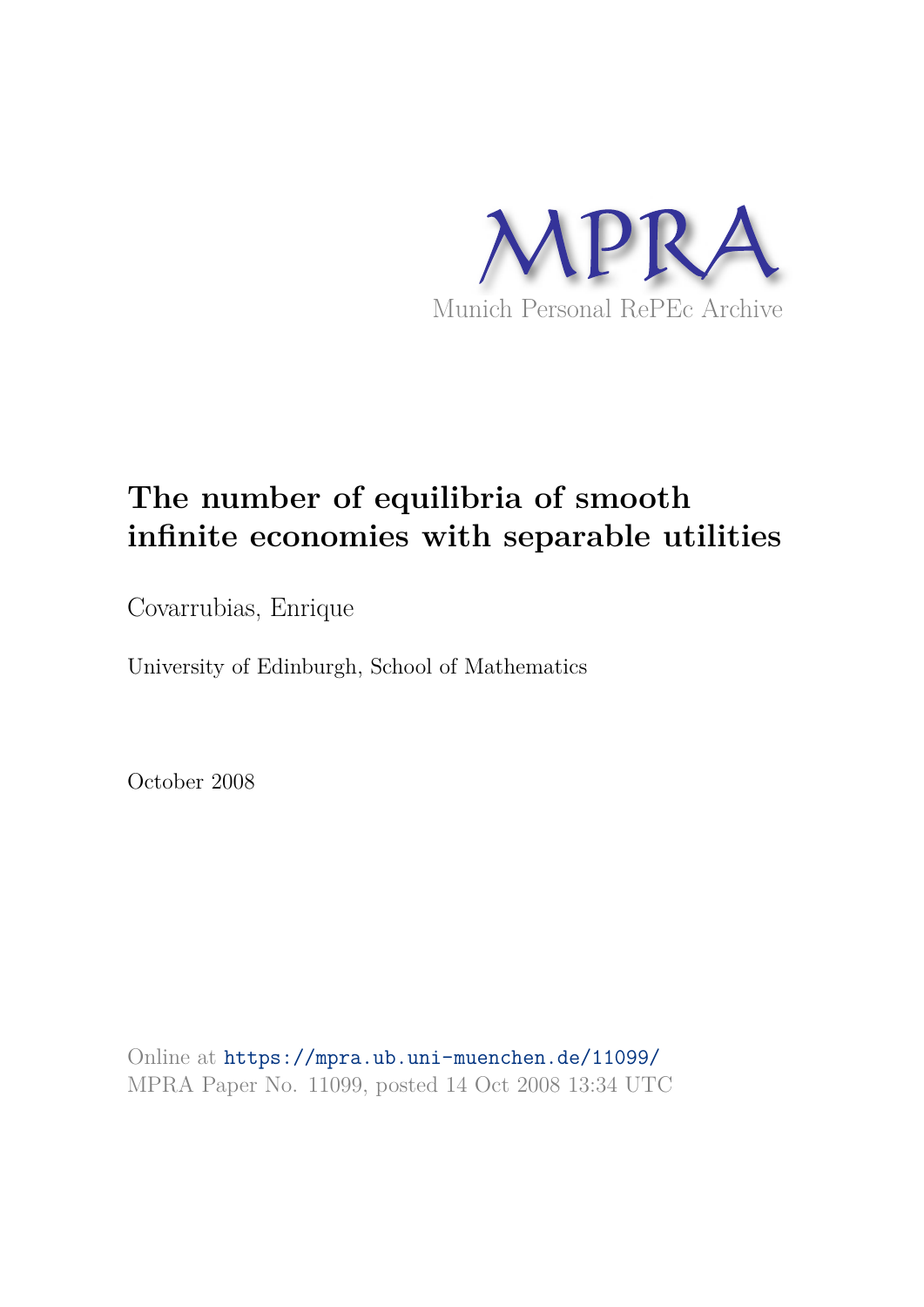# The number of equilibria of smooth infinite economies with separable utilities

## Enrique Covarrubias

School of Mathematics and Maxwell Institute for Mathematical Sciences The University of Edinburgh James Clerk Maxwell Building, The King's Buildings Edinburgh EH9 3JZ United Kingdom

> Enrique.C@ed.ac.uk Tel. +44 (0) 131-6505079 Fax.  $+44$  (0) 131-6506553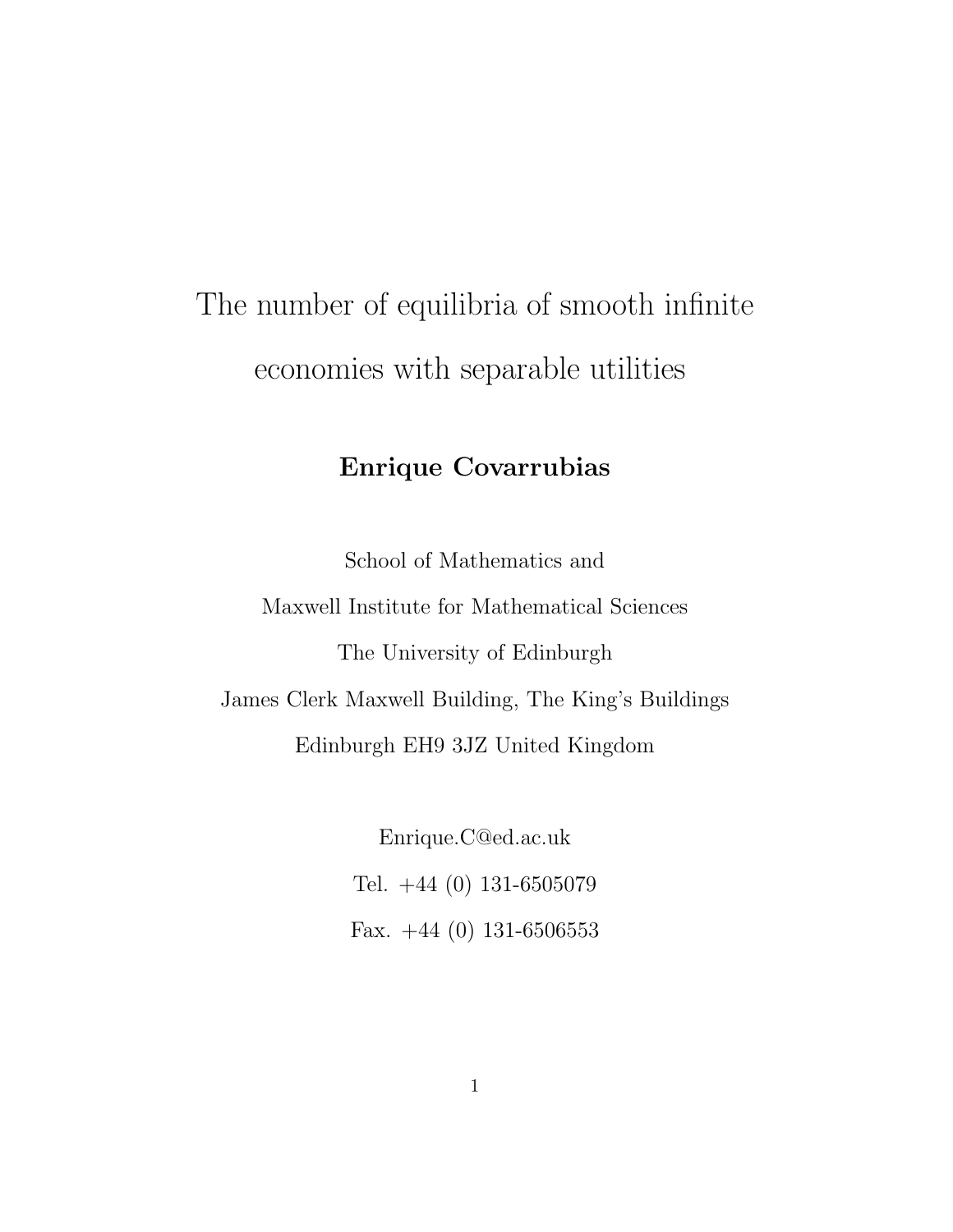#### Abstract

We construct an index theorem for smooth infinite economies with separable utilities that shows that generically the number of equilbria is odd. As a corollary, this gives a new proof of existence and gives conditions that guarantee global uniqueness of equilibria.

JEL classification: D5, D50, D51

Keywords: Uniqueness, determinacy, equilibria, infinite economy, Fredholm map, equilibrium manifold, Banach manifold, index theorem, vector field, Rothe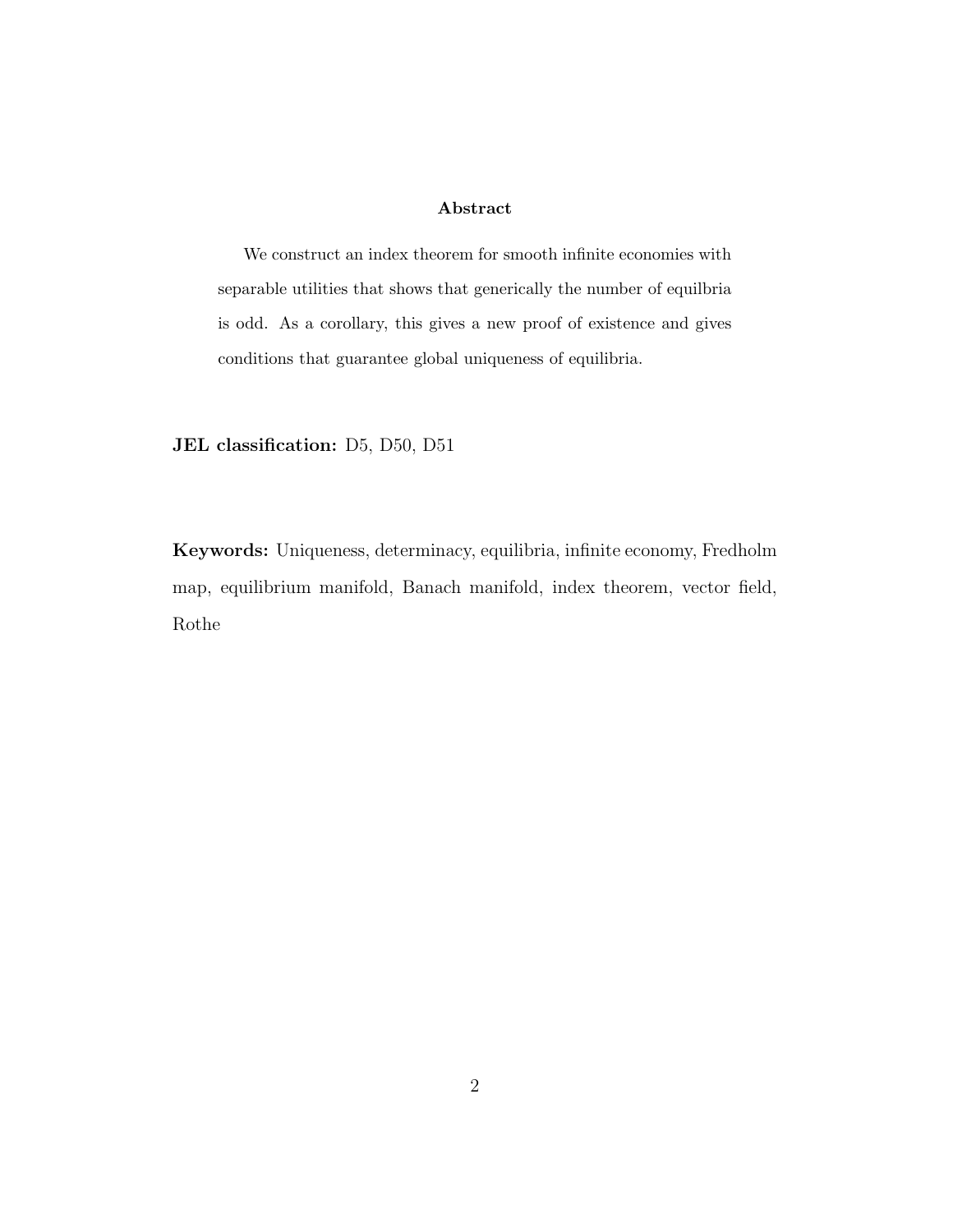#### 1 Introduction

Models of competitive markets have a consumption space which may be infinite dimensional. Many authors have addressed the problem of studying if equilibrium prices are locally unique in infinite dimensions, including the earlier work of Araujo [2] and also the papers of Kehoe, Levine, Mas-Colell and Zame [10], Chichilnisky and Zhou [5], Shannon [12], Shannon and Zame [13] and Covarrubias [6]. In all these cases it has become clear that there is a trade-off between the generality of the consumption space, the generality of utility functions and the existence and differentiability of the individual demand functions.

However, an area that still remains largely unexplored in any such case is that of counting the numer of equilibria. When the consumption space is finite dimensional, Dierker [8] gave the first solution to this problem, and constructed an index theorem that showed that the number of equilibria is generically odd. He does this by interpreting the excess demand function as a vector field on the space of prices, and noticing that equilibria are the zeros of this vector field. He defines the notion of index of an equilibrium price system and shows that the sum of these indices is constant and equal to 1. Since the number of equilibria is generically odd, in particular it can never be zero and so Dierker's index theorem gives a new proof of existence of equilibria. Additionally, if the index at each equilibrium price is  $> 0$  then the index theorem also gives conditions for *global* uniqueness of equilibria.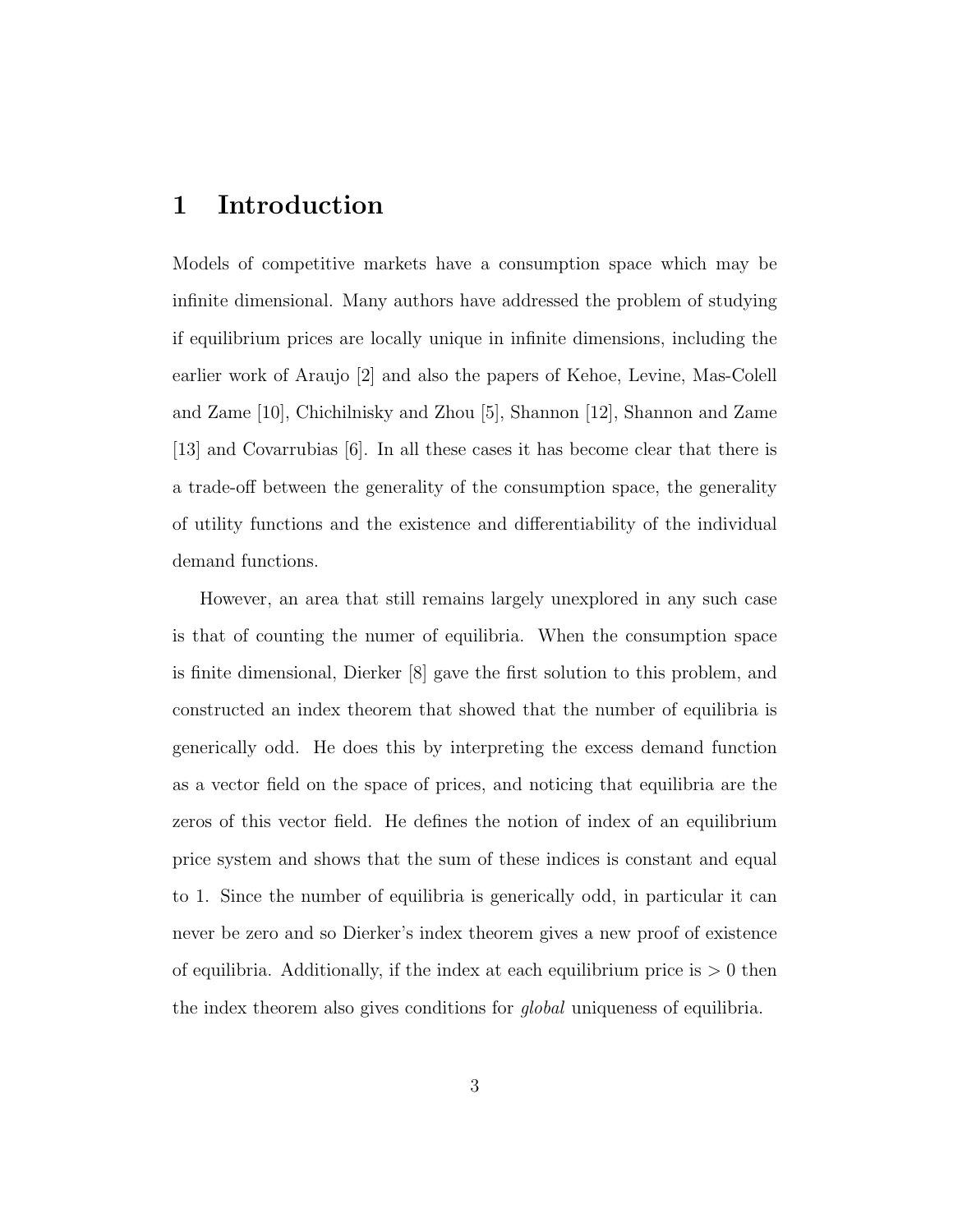In infinite dimensions, one of the few results on uniqueness has been provided by Dana [7] taking into consideration a model of a pure exchange economy where the agents' consumption space is  $L^p_+(\mu)$  and agents have additively separable utilities which fulfil the (RA) assumption that agents' relative risk aversion coefficients are smaller than one. In this case, Dana shows that one can work with the space of utility weights to avoid using the demand approach that may not be well defined. Dana finally shows that if utilities fulfil the (RA) assumption then the excess utility map is gross substitute which in turn implies existence and uniqueness of equilibrium.

In this paper, it is our aim to also consider separable utilities as in [7] but to construct an infinite dimensional analogue of Dierker's result: that the number of equilibria of smooth infinite economies is odd and hence to study conditions that guarantee global uniqueness of equilibria. We present an analytical notion that has not appeared in the economic literature which is that of a Z-Rothe vector field. When the aggregate excess demand function defines a Z-Rothe vector field, it allows us to construct an index theorem on the normalized infinite dimensional price space.

In section 2 we set the market and define aggregate excess demand functions in our setting; as usual, we will interpret them as vector fields on the space of prices. In section 3 we review the basic definitions of Fredholm theory, which is needed to extend differential topology to infinite dimensions. In section 4 we review the determinacy results obtained in [6] showing that most excess demand functions have isolated zeros; that is, that equilibria are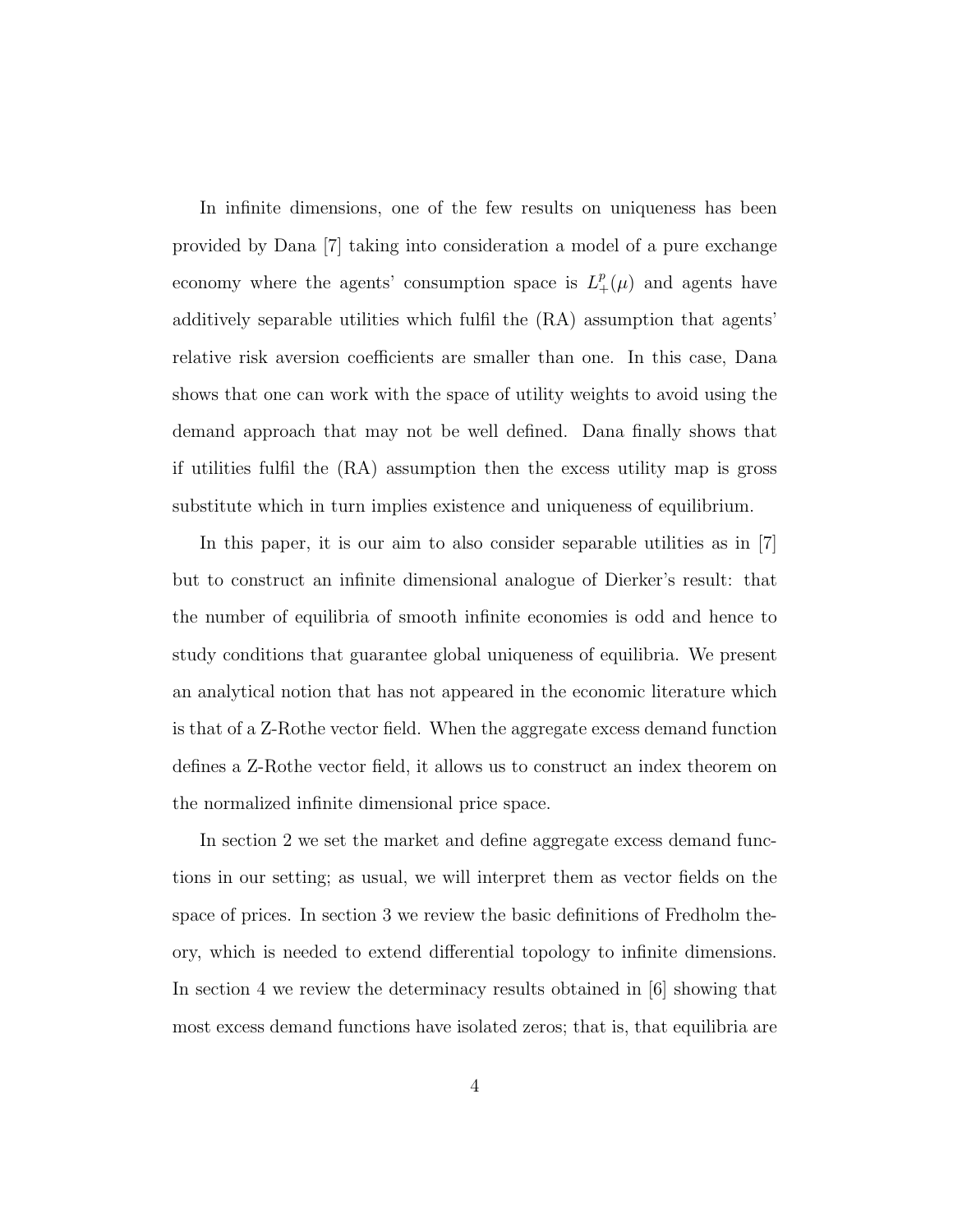locally unique. This guarantees that it makes sense to actually count the number of equilibria.

In section 5 we review the notion of Z-Rothe vector fields as developed by Tromba [15]. When an excess demand function is Z-Rothe, we can define a suitable index of equilibrium prices, that is, an index of zeros of a vector field. Then, in section 6, we construct an index theorem for smooth infinite economies. We show that the sum of indices of equilibrium prices is constant and equal to 1. Finally in section 7, we give a corollary to the index theorem analogous to [8], giving a new proof of existence of equilibrium and analyzing what condition an excess demand function needs to fulfill to give rise to a globally unique equilibrium.

#### 2 The Market

We assume, following [5], that the commodity space is a subset of  $C(M, \mathbb{R}^n)$ , where  $M$  is any compact (Riemannian) manifold. For more general commodity spaces we refer to [4].

**Example 1:** In growth models a utility function on  $C(M, \mathbb{R}^n)$  is a continuous-time version of a discounted sum of time-dependent utilities. Here M represents time.

Example 2: In finance, when the underlying parameters follow a diffusion process, a utility function on  $C(M, \mathbb{R}^n)$  is the expectation of statedependent utilities where  $M$  is the state space.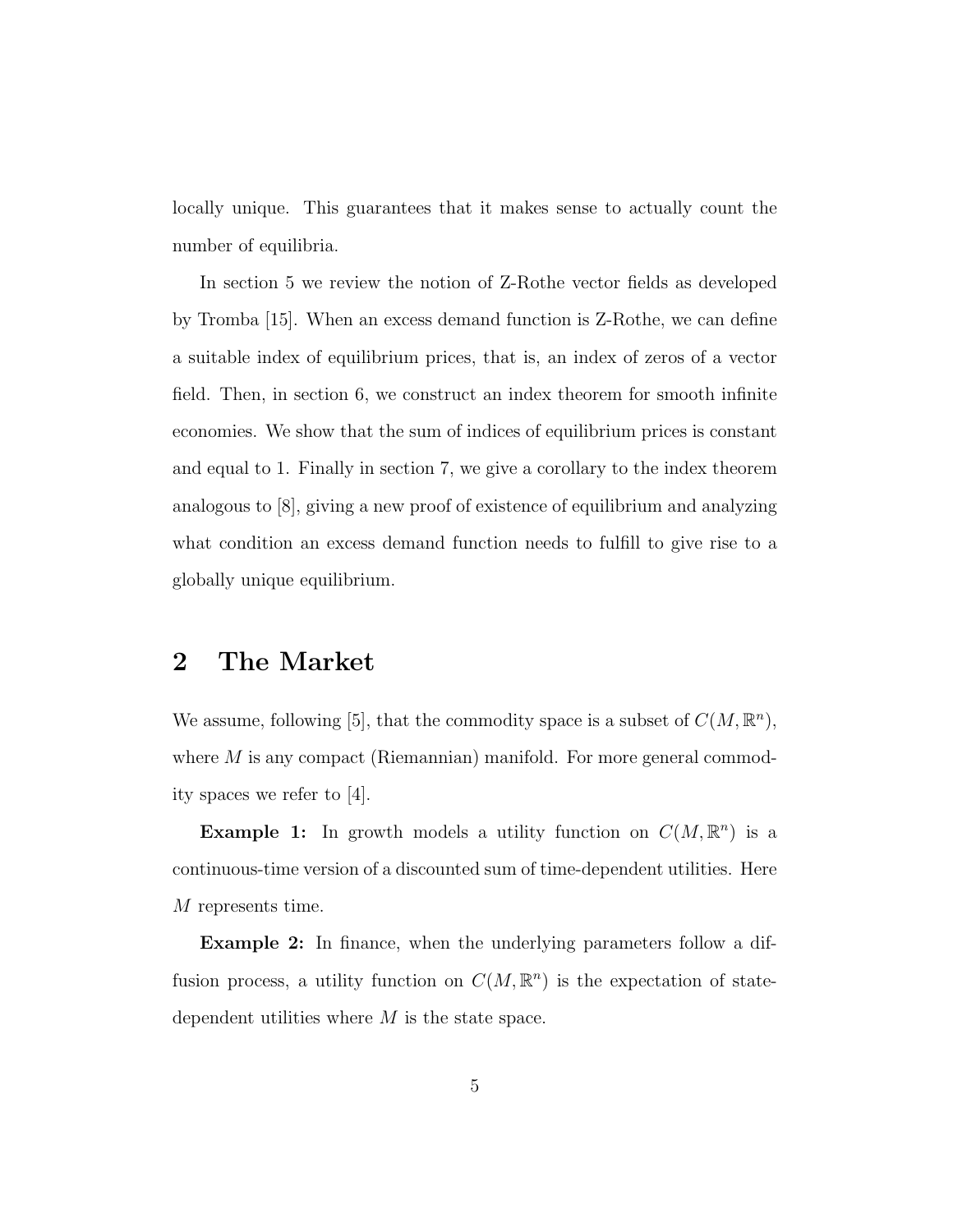This commodity space is also mathematically convenient because in order to use differential techniques, we would like it to be a separable topological vector space for which the interior of its positive cone (the consumption space) is non-empty.

The **consumption space** is then  $X = C^{++}(M, \mathbb{R}^n)$ , the positive cone of  $C(M, \mathbb{R}^n)$ . Strictly speaking, prices are in the positive cone of the dual of  $C(M, \mathbb{R}^n)$ . However, it is shown in [5] that with separable utilities only a small subset of this space can support equilibria and we can actually consider the **price space** to be  $S = \{P \in C^{++}(M, \mathbb{R}^n) : ||P|| = 1\}$  where  $||P|| =$  $\sup_{t \in M} ||P(t)||_{\mathbb{R}^n}$  with the standard metric  $|| \cdot ||_{\mathbb{R}^n}$  on  $\mathbb{R}^n$ .

We denote by  $\langle \cdot, \cdot \rangle$  the inner product on  $C(M, \mathbb{R}^n)$  so that if  $f, g \in$  $C(M,\mathbb{R}^n)$  then

$$
\langle f, g \rangle = \int_M \langle f(t), g(t) \rangle_{\mathbb{R}^n} dt
$$

with the standard inner product  $\langle \cdot, \cdot \rangle_{\mathbb{R}^n}$  in  $\mathbb{R}^n$ .

We consider a finite number  $I$  of agents. An exchange economy is parametrized for each agent  $i = 1, ..., I$  by their initial endowments  $\omega_i \in X$ and their individual demand functions  $f_i : S \times (0, \infty) \to X$ . The maps  $f_i(P(t), w)$  are solutions to the optimization problem

$$
\max_{\langle P(t),y\rangle=w}W_i(y)
$$

where  $W_i(x)$  is a separable utility function, i.e., it can be written as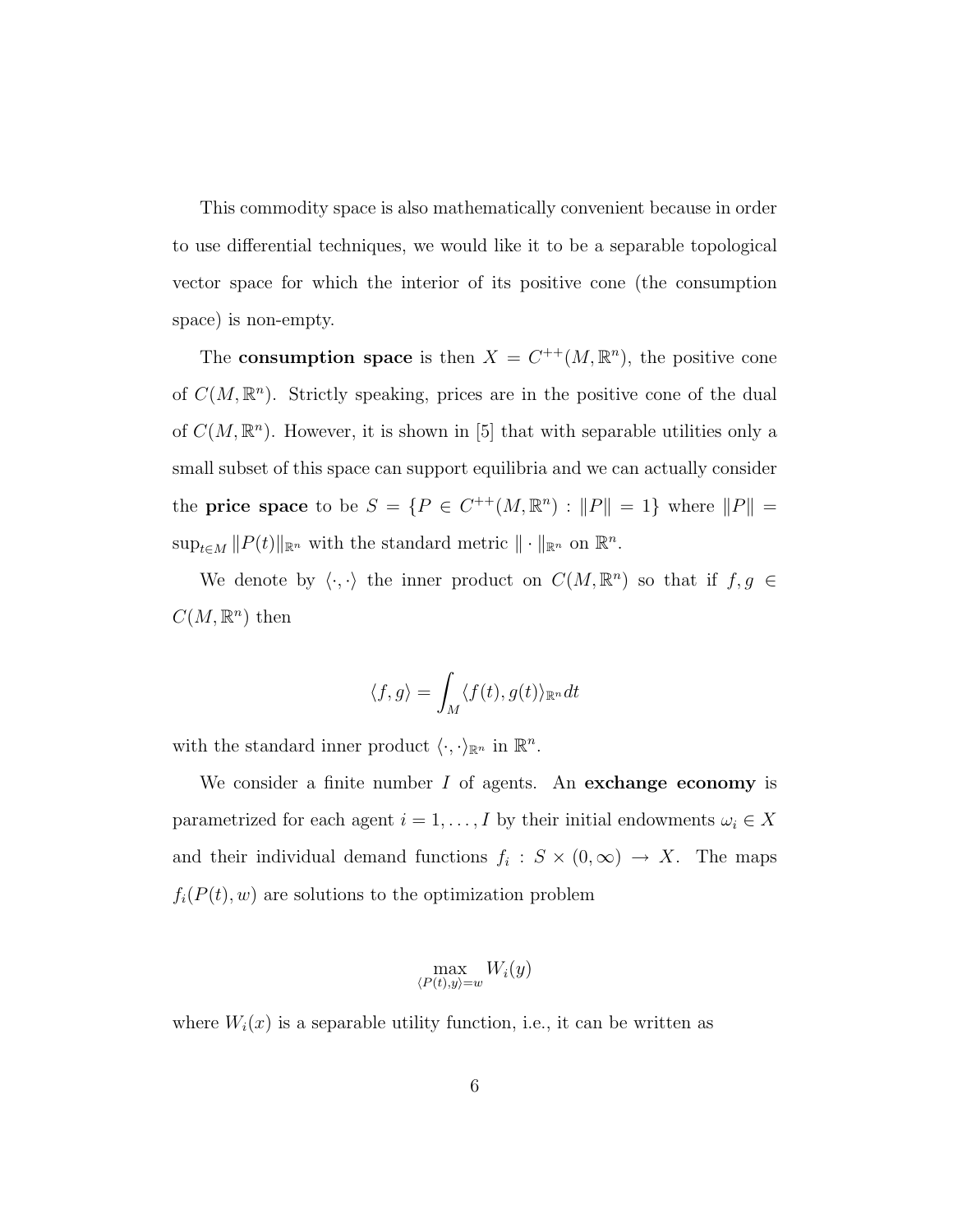$$
W_i(x) = \int_M u^i(x(t), t)dt
$$

We assume  $u^{i}(x(t), t) : \mathbb{R}_{++}^{n} \times M \to \mathbb{R}$  is a strictly monotonic, concave,  $C^2$  function where  $\{y \in R_{++}^n : u^i(y,t) \geq u^i(x,t)\}$  is closed. In [5] is shown that this implies that  $W_i(x)$  is strictly monotonic, concave and twice Fréchet differentiable.

In this paper we assume that the individual demand functions are fixed, so that the only parameters defining an economy are the initial endowments. Denote  $\omega = (\omega_1, \ldots, \omega_I) \in \Omega = X^I$ . For a fixed economy  $\omega \in \Omega$  the **ag**gregate excess demand function is a map  $Z_\omega$  :  $S \to C(M, \mathbb{R}^n)$  defined by

$$
Z_{\omega}(P) = \sum_{i=1}^{I} (f_i(P, \langle P, \omega_i \rangle) - \omega_i)
$$

We also define  $Z : \Omega \times S \to C(M, \mathbb{R}^n)$  by the evaluation

$$
Z(\omega, P) = Z_{\omega}(P)
$$

It satisfies  $\langle P, Z_\omega(P)\rangle = 0$  for all  $P \in S$ .

**Definition 1.** We say that  $P \in S$  is an **equilibrium** of the economy  $\omega \in \Omega$ *if*  $Z_{\omega}(P) = 0$ *. We denote the equilibrium set* 

$$
\Gamma = \{ (\omega, P) \in \Omega \times S : Z(\omega, P) = 0 \}
$$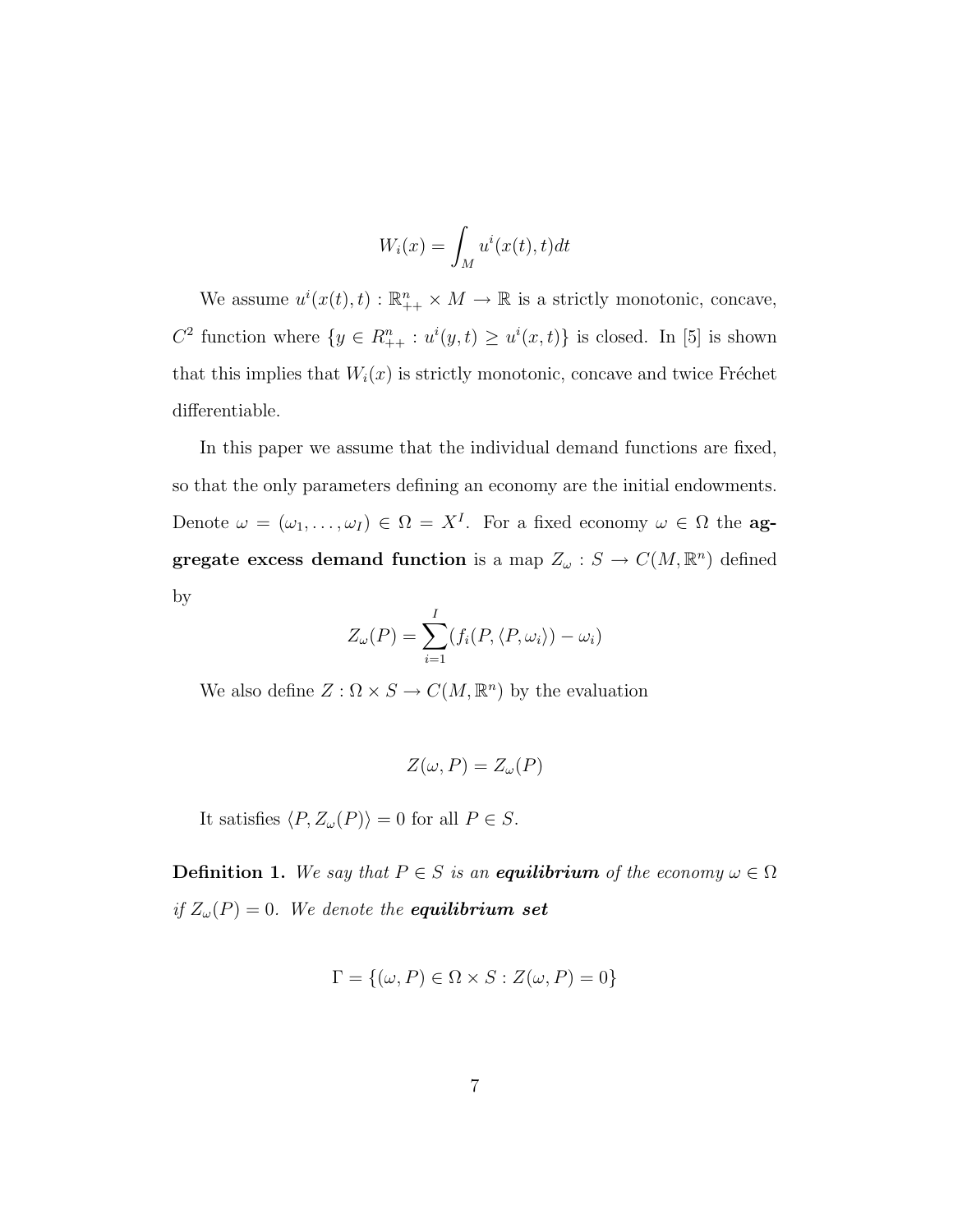#### 3 Fredholm Index Theory

We wish to explore the structure of aggregate excess demand functions and since we will be using tools of differential topology in infinite dimensions, we would like our maps to be Fredholm as introduced by Smale [14].

A (linear) **Fredholm operator** is a continuous linear map  $L : E_1 \to E_2$ from one Banach space to another with the properties:

- 1. dim ker  $L < \infty$
- 2. range L is closed
- 3. coker  $L = E_2/\text{range}L$  has finite dimension

If L is a Fredholm operator, then its **index** is dim ker $L -$  dim coker $L$ , so that the index of  $L$  is an integer.

A Fredholm map is a  $C'$  map  $f : M \to V$  between differentiable manifolds locally like Banach spaces such that for each  $x \in M$  the derivative  $Df(x) : T_xM \to T_{f(x)}V$  is a Fredholm operator. The **index** of f is defined to be the index of  $Df(x)$  for some x. If M is connected, this definition does not depend on x.

In our previous work [6] we have shown that the excess demand function  $Z_{\omega}: S \to C(M, \mathbb{R}^n)$  of economy  $\omega \in \Omega$  is a Fredholm map of index zero.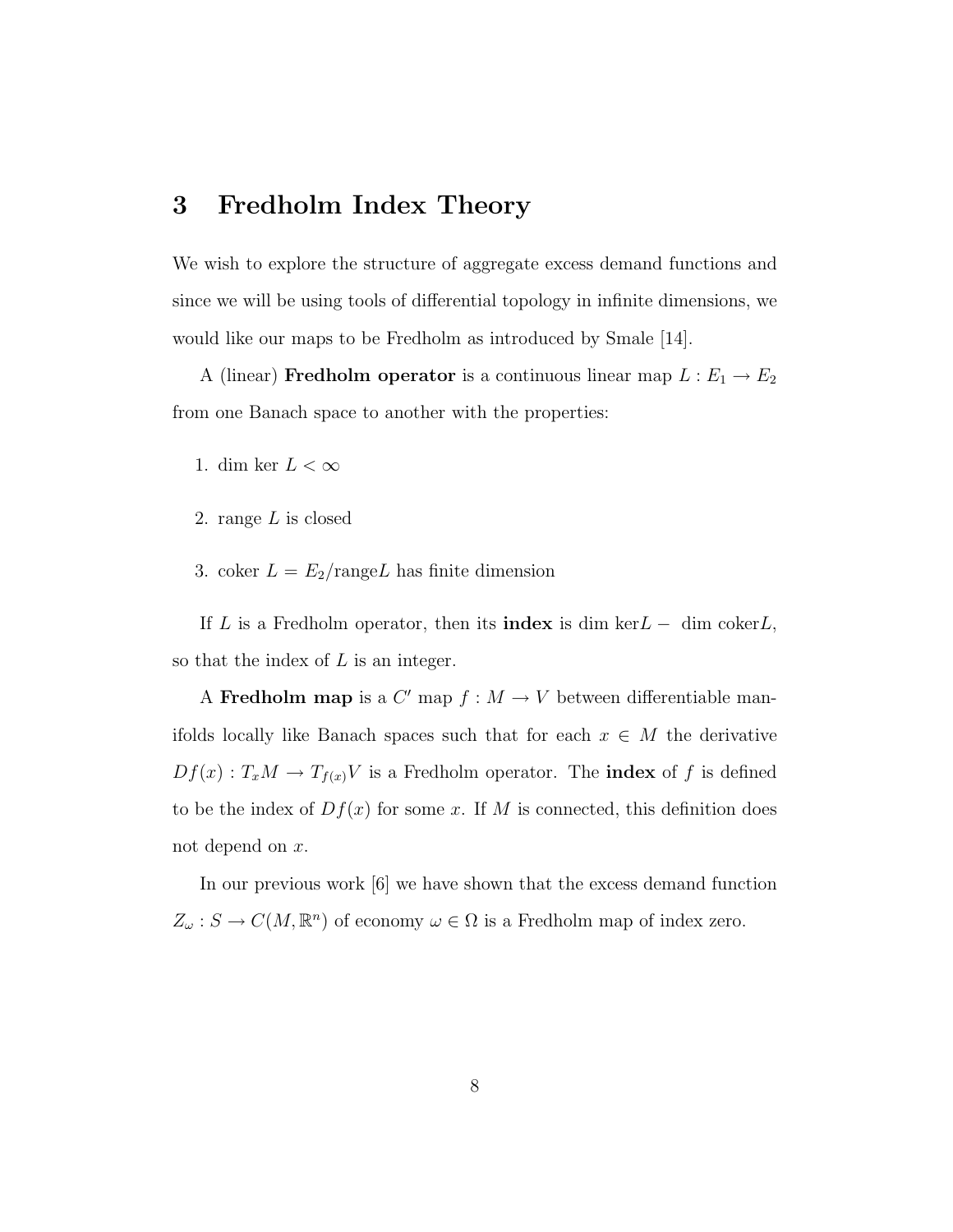#### 4 Determinacy of equilibria

Since we would like to count the number of price equilibria of an economy, the first result that we need to establish is that generically equilibria will be isolated. Below we remind the reader the notion of a regular economy and of a regular price system.

Definition 2. *We say that an economy is* regular *(resp.* critical*) if and only if*  $\omega$  *is a regular (resp. critical) value of the projection*  $pr : \Gamma \to \Omega$ .

**Definition 3.** Let  $Z_{\omega}$  be the excess demand of economy  $\omega$ . A price system  $P \in S$  *is a regular equilibrium price system if and only if*  $Z_{\omega}(P) = 0$ *and*  $DZ_{\omega}(P)$  *is surjective.* 

In our previous work [6] we showed the relation between regular economies and regular equilibrium prices.

**Proposition 1.** [6] The economy  $\omega \in \Omega$  is regular if and only if all equilib*rium prices of*  $Z_{\omega}$  *are regular.* 

Proposition 2 showed that for most economies, its aggregate excess demand function will have isolated zeros. Hence, it makes sense to try to count them.

Proposition 2. *[6] Almost all economies are regular. That is, the set of economies*  $\omega \in \Omega$  *that give rise to an excess demand function*  $Z_{\omega}$  *with only regular equilibrium prices, are residual in* Ω*.*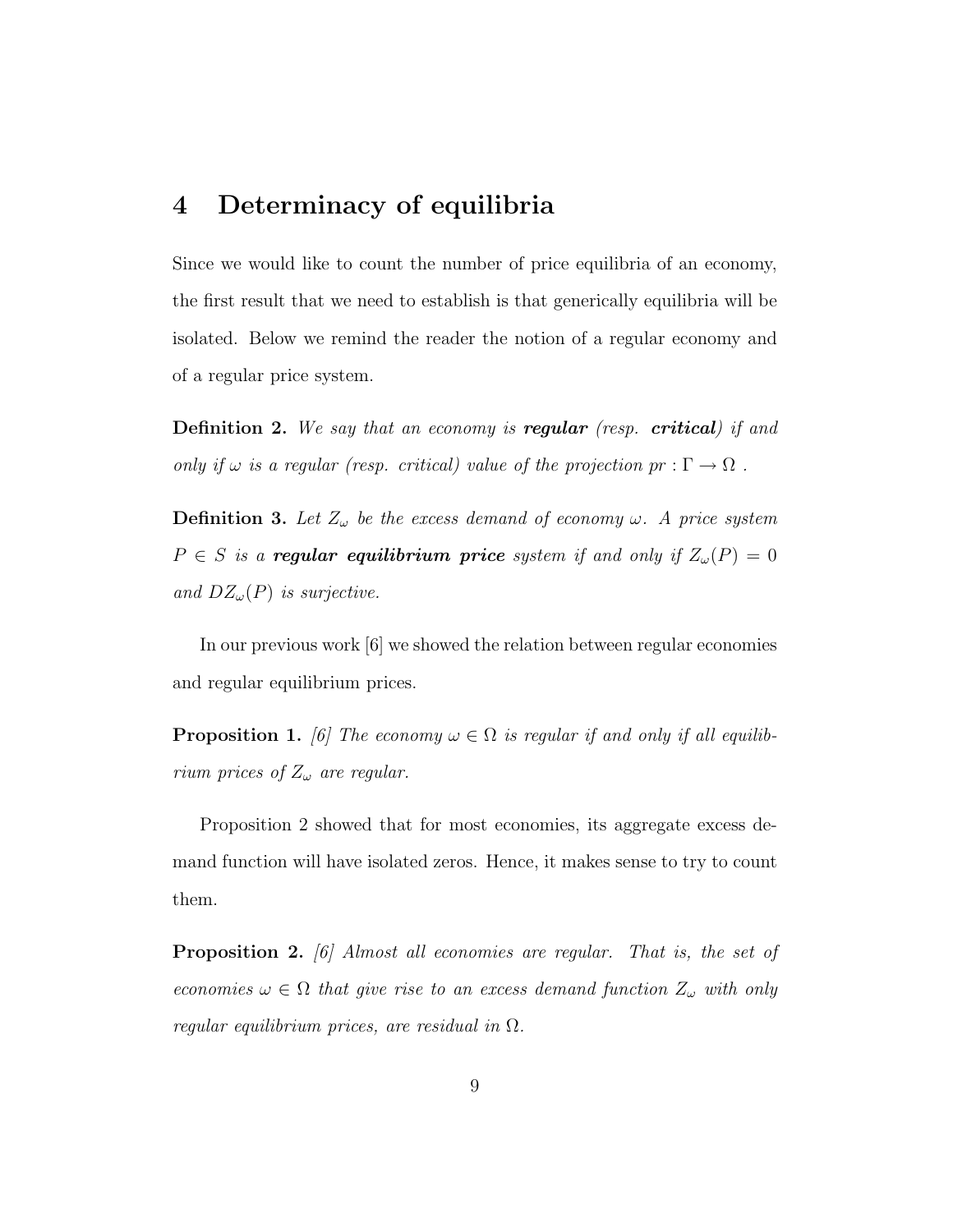Since we haven shown that for most excess demand functions  $Z_{\omega}$  will have isolated zeros, we will drop the explicit dependence on  $\omega$  and will simply write Z.

#### 5 Z-Rothe vector fields

Knowing that the excess demand function is a vector field on the price space, and that is a Fredholm map for which we know its index, we would like to give it the structure of a Z-Rothe vector field as developed by Tromba [15]. In section 6 it will become clear that we need a vector field that is outward pointing, so we insist  $-Z_{\omega}$  to be Z-Rothe.

Let E be any Banach space and  $\mathcal{L}(E)$  be the set of linear continuous maps from E to itself. Denote by  $GL(E)$  the general linear group of E; that is, the set of invertible linear maps in  $\mathcal{L}(E)$ . Let  $C(E)$  be the linear space of compact linear maps from E to itself.

We write  $\mathcal{S}(E) \subset \mathcal{GL}(E)$  to denote the maximal starred neighborhood of the identity in  $GL(E)$ . Formally,

$$
\mathcal{S}(E) = \{ T \in G\mathcal{L}(E) : (\alpha T + (1 - \alpha)I) \in G\mathcal{L}(E), \forall \alpha \in [0, 1] \}
$$

The **Rothe set** of  $E$  is defined as

$$
\mathcal{R}(E) = \{A : A = T + C, T \in \mathcal{S}(E), C \in C(E)\}
$$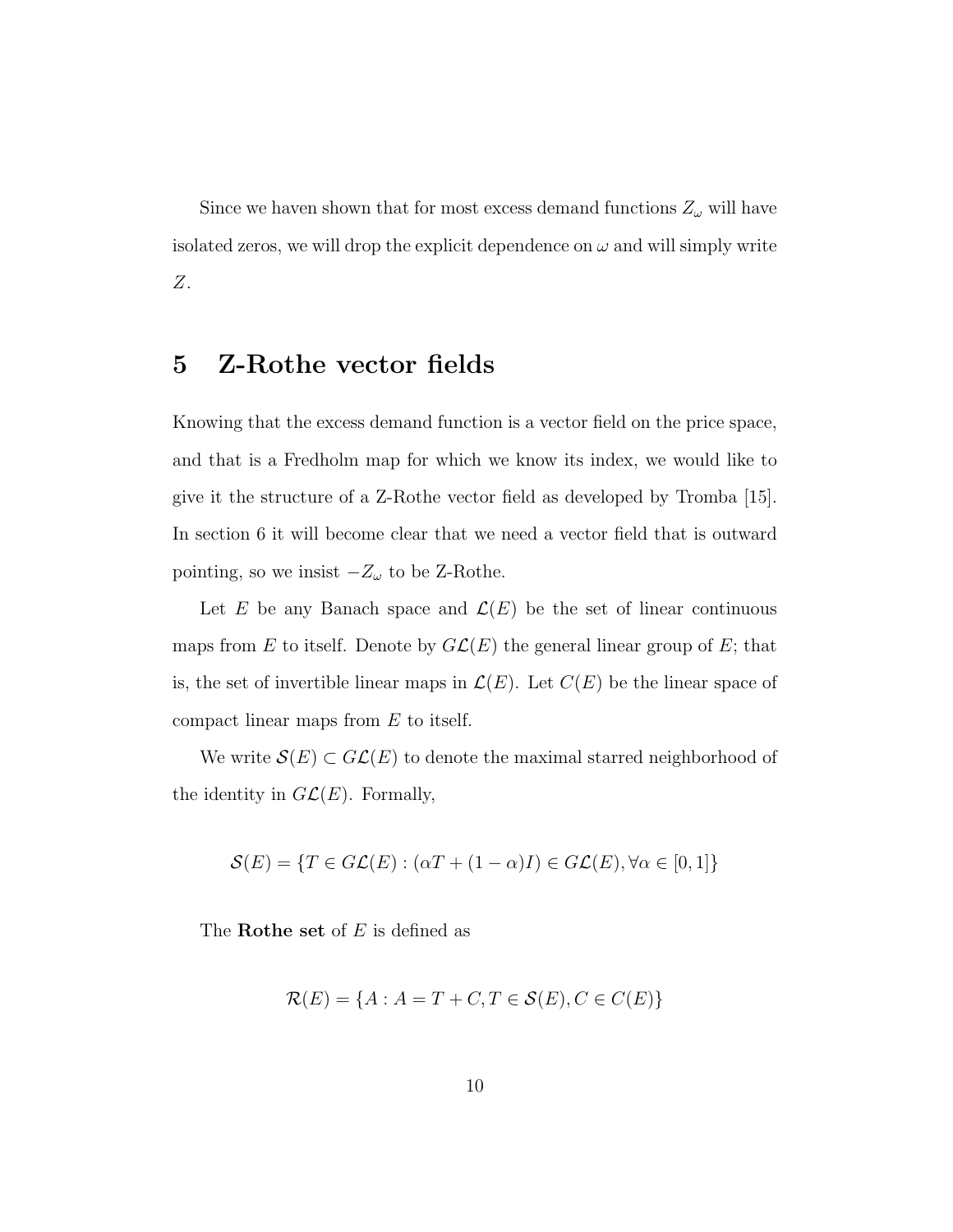and its invertible members by  $G\mathcal{R}(E) = \mathcal{R}(E) \cap G\mathcal{L}(E)$ .

A  $C<sup>1</sup>$  vector field X on a Banach manifold M is **Z-Rothe** if whenever  $X(p) = 0$ ,  $DX(P) \in \mathcal{R}(T_P M)$ 

**Proposition 3.** *The negative of the excess demand function,*  $-Z : S \rightarrow TS$ *is a Z-Rothe vector field.*

*Proof.* If we want  $-Z$  to be a Z-Rothe vector field, we need to check that whenever  $Z(P) = 0$ ,  $DZ(P) \in \mathcal{R}(T_P S)$ . That is, we need to write  $DZ(P)$ as the sum of an element of  $\mathcal{S}(T_P S)$  and an element of  $C(T_P S)$ .

Chichilnisky and Zhou  $[5]$  have shown that for each agent i, his individual demand function  $Df_i$  can be written as the sum of the finite rank operator

$$
-\frac{\lambda \langle P(t), (u_{xx}^i)^{-1}DP(t)\rangle + \langle DP(t), f_i\rangle}{\langle P(t), (u_{xx}^i)^{-1}P(t)\rangle} (u_{xx}^i)^{-1}P(t)
$$
(1)

and the invertible operator

$$
\frac{(u_{xx}^i)^{-1}P(t)}{\langle P(t), (u_{xx}^i)^{-1}P(t)\rangle}Dw + \lambda (u_{xx}^i)^{-1}DP(t)
$$
\n(2)

Adding over agents in equation (1), define  $Z_C$  be the sum of the finite rank operators, that is,

$$
Z_C = \sum_{i=1}^{I} -\frac{\lambda \langle P(t), (u_{xx}^i)^{-1}DP(t) \rangle + \langle DP(t), f_i \rangle}{\langle P(t), (u_{xx}^i)^{-1}P(t) \rangle} (u_{xx}^i)^{-1}P(t)
$$
(3)

Then  $Z_C$  has finite rank, and hence  $Z_C \in C(T_P S)$ . Now add over agents in equation (2) and define  $Z_R$  to be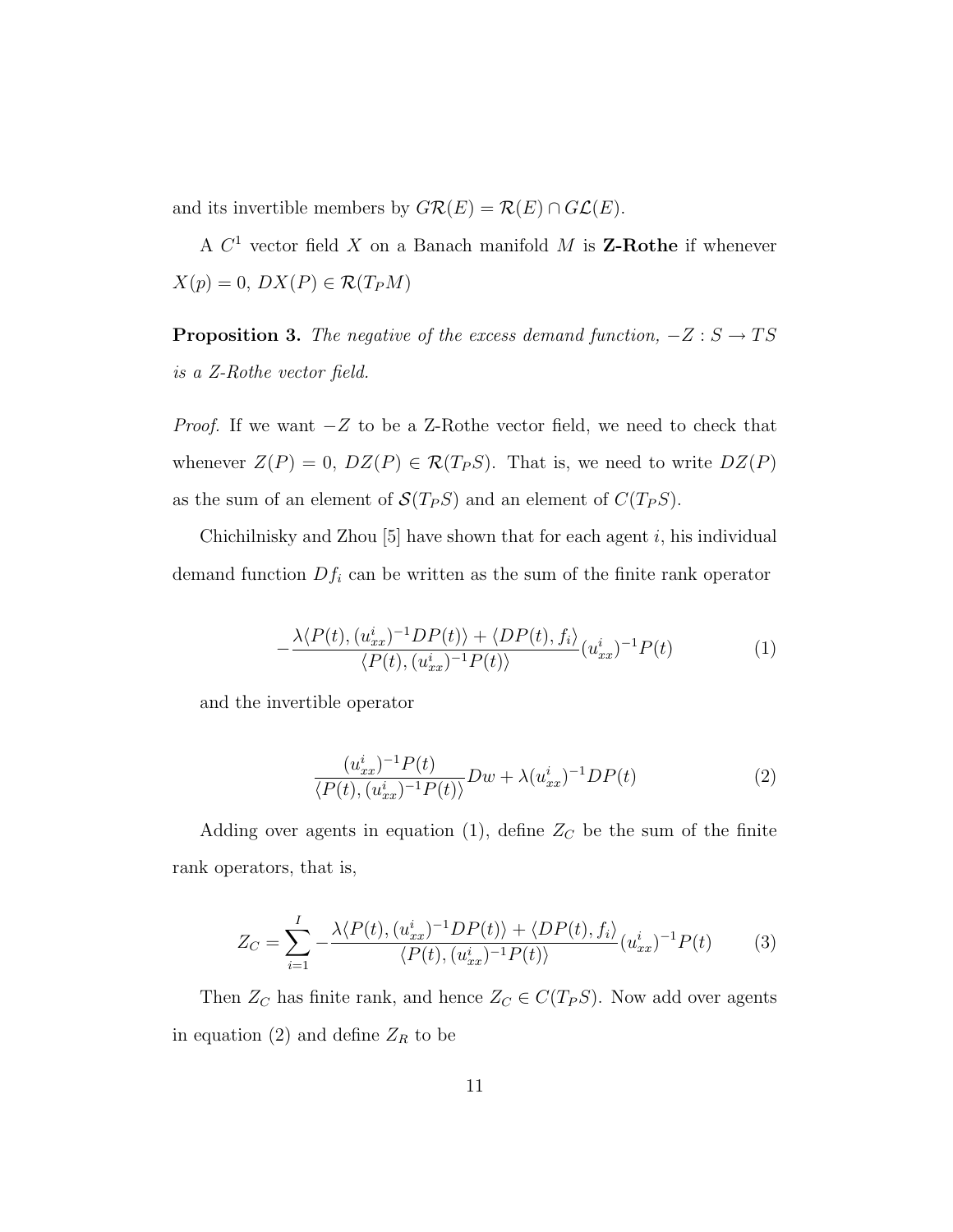$$
Z_R = \sum_{i=1}^{I} \frac{(u_{xx}^i)^{-1} P(t)}{\langle P(t), (u_{xx}^i)^{-1} P(t) \rangle} Dw + \lambda (u_{xx}^i)^{-1} DP(t)
$$
(4)

The matrix  $(u_{xx}^i)$  is negative definite, and every negative definite matrix is invertible and its inverse is also negative definite. So  $Z_R$  has to be invertible and hence  $Z_R \in GL(T_P S)$ 

All we need to show then is that  $Z_R \in \mathcal{S}(T_P S)$ , that is, that

$$
\alpha \left[ -\sum_{i=1}^{I} \left[ \frac{(u_{xx}^i)^{-1} P(t)}{\langle P(t), (u_{xx}^i)^{-1} P(t) \rangle} Dw - \lambda (u_{xx}^i)^{-1} DP(t) \right] \right] + (1 - \alpha)N
$$

is invertible for all  $\alpha \in [0, 1]$ . But this sum is just a homotopy of positivedefinite operators.

 $\Box$ 

# 6 The Index Theorem of Smooth Infinite Economies

Knowing that most economies are regular we need to find a right way of counting the number of equilibria. With an excess demand function that is a Fredholm map, we may use tools from infinite-dimensional differential topology that resembles the finite dimensional case.

Below we review the notion of index of a zero of a Z-Rothe vector field.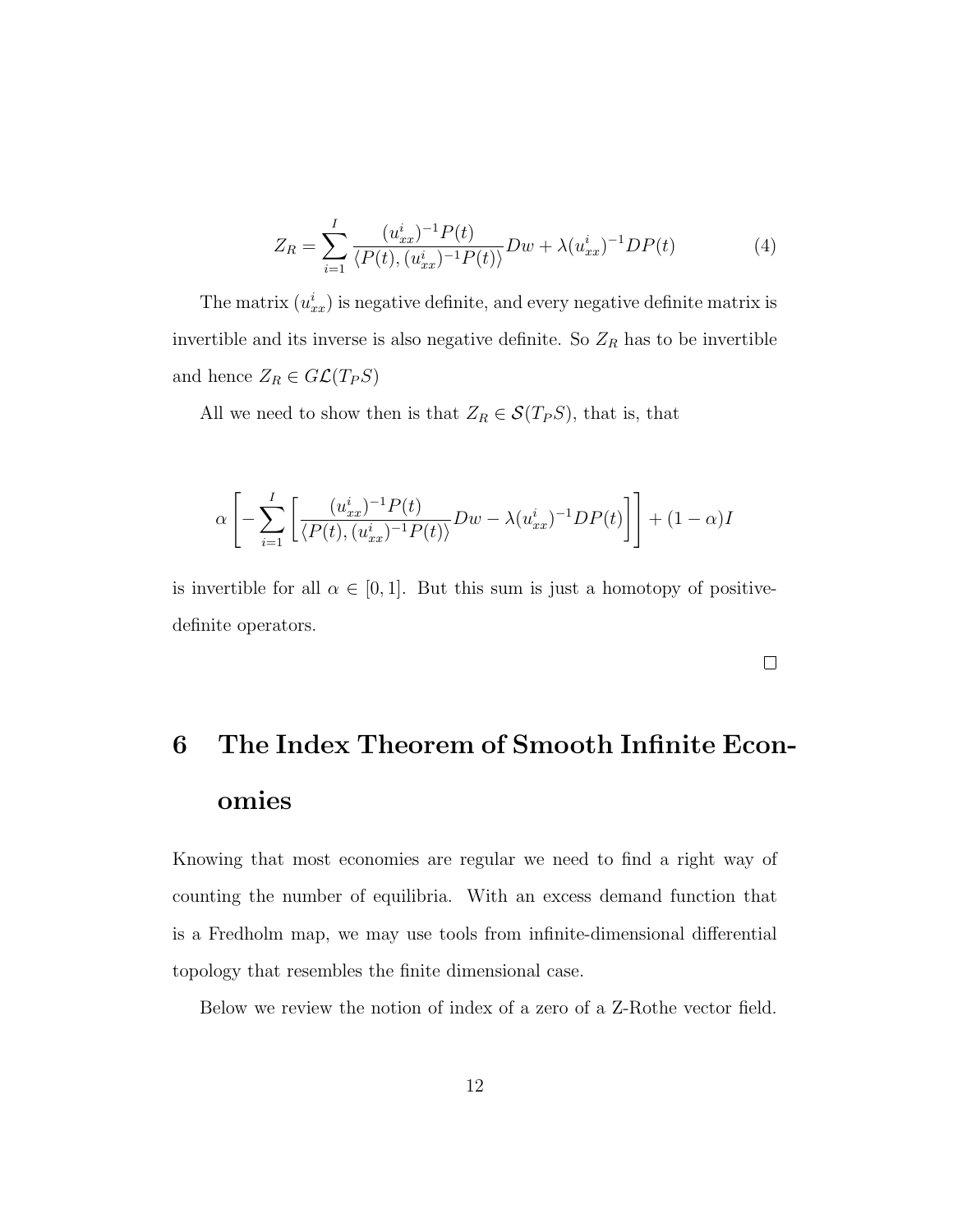We also review the Euler characteristic, which is the topological invariant that we would like our index theorem to be equal to.

#### 6.1 Euler Characteristic

A zero P of a vector field X is **nondegenerate** if  $DX(P): T_P M \to T_P M$  is an isomorphism.

Suppose that a  $Z$ -Rothe vector field  $X$  has only nondegenerate zeros, and let P be one of them. Then,  $DX(P) \in G\mathcal{R}(T_P M)$ . Tromba [15] shows that  $G\mathcal{R}(T_P M)$  has two components;  $G\mathcal{R}^+(E)$  denotes the component of the identity. Define

$$
sgnDX(P) = \begin{cases} +1, & \text{if } DX(P) \in G\mathcal{R}^+(T_P M) \\ -1, & \text{if } DX(P) \in G\mathcal{R}^-(T_P M) \end{cases}
$$

The **Euler characteristic** is then given by the formula

$$
\chi(X) = \sum_{P \in Zeros(X)} sgnDX(P)
$$

Tromba also shows that this Euler characteristic is invariant under homotopy of vector fields. All we have to do is to construct a vector field on S that has only one singularity and that is homotopic to the aggregate excess demand Z.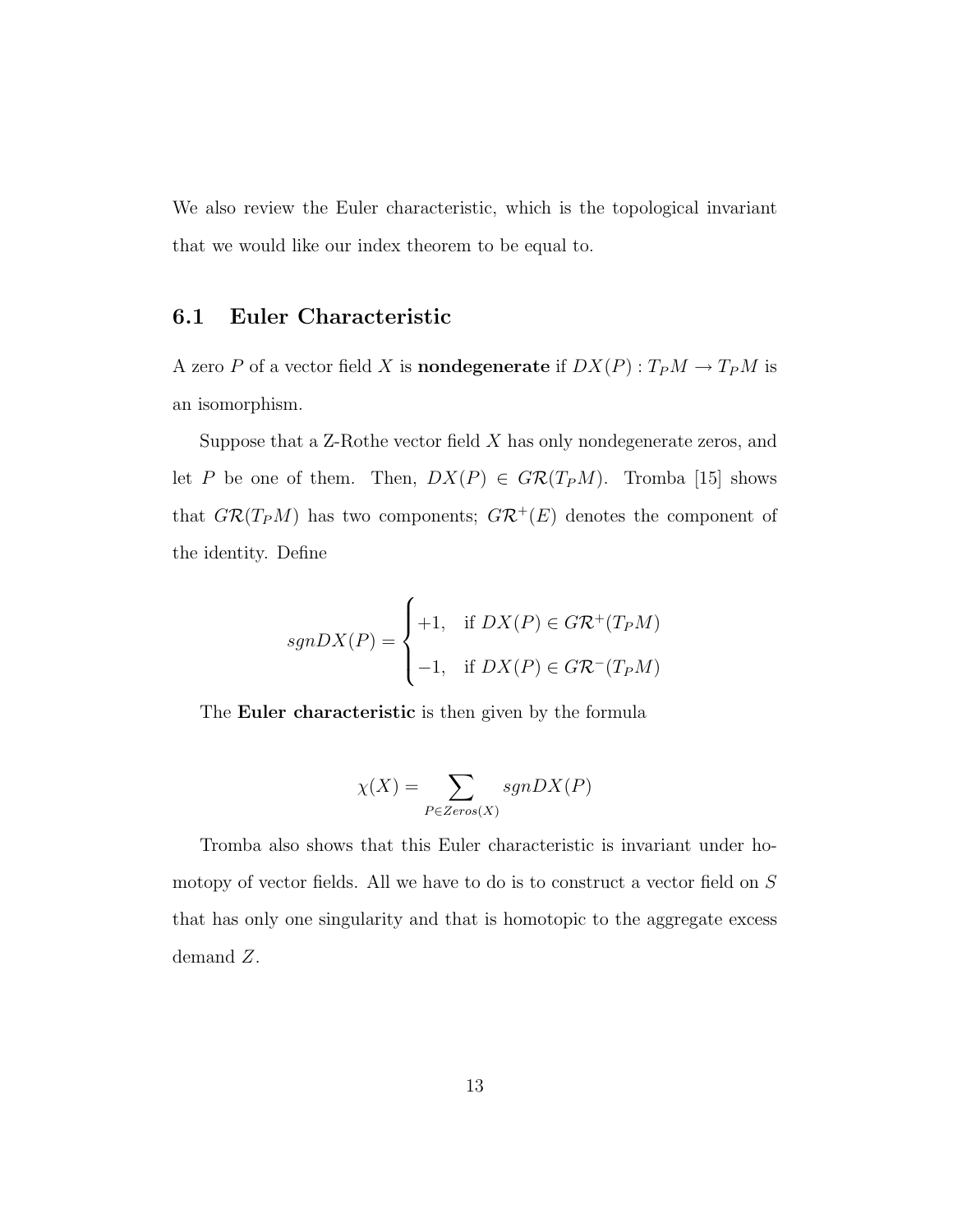#### 6.2 The Index Theorem of Smooth Infinite Economies

Suppose that the excess demand satisfies the 'boundary assumption' of Dierker [8], namely that if  $P_n \in S$  and  $P_n \to P \in \partial S$ , then  $||Z(P_n)|| \to \infty$ . Suppose also that Z is bounded below. Then  $-Z$  is an outward-pointing vector field. Finally, assume that there are only finitely many zeros.

We are now ready to introduce our main result.

Proposition 4. *Suppose that an aggregate excess demand function* Z *is bounded from below and that it satisfies the boundary assumption. Suppose also that* Z *has only finitely many singularities and that they are all nondegenerate. Then,*

$$
\sum_{P \in ZerosZ} sgn \left[ -DZ(P) \right] = 1
$$

*Proof.* For any fixed  $Q \in C^{++}(M, \mathbb{R}^n)$  define the vector field  $Z^Q : \overline{S} \to TS$ given by

$$
Z^{Q}(P) = \left[\frac{Q(t)}{\langle P(t), Q(t)\rangle}\right] - P(t)
$$

By construction,  $Z^Q(P)$  has only one zero and is inward-pointing. Its derivative  $DZ_{(P)}^Q: T\overline{S} \to T(TS)$  is given by

$$
DZ^Q_{(P)}(h) = -\frac{Q\langle h, Q\rangle}{\langle P, Q\rangle^2} - h
$$

where  $h \rightarrow -\frac{Q\langle h,Q \rangle}{\langle PQ \rangle^2}$  $\frac{Q(h,Q)}{(P,Q)^2}$  is compact and  $h \to -h$  is invertible; then  $DZ^Q \in$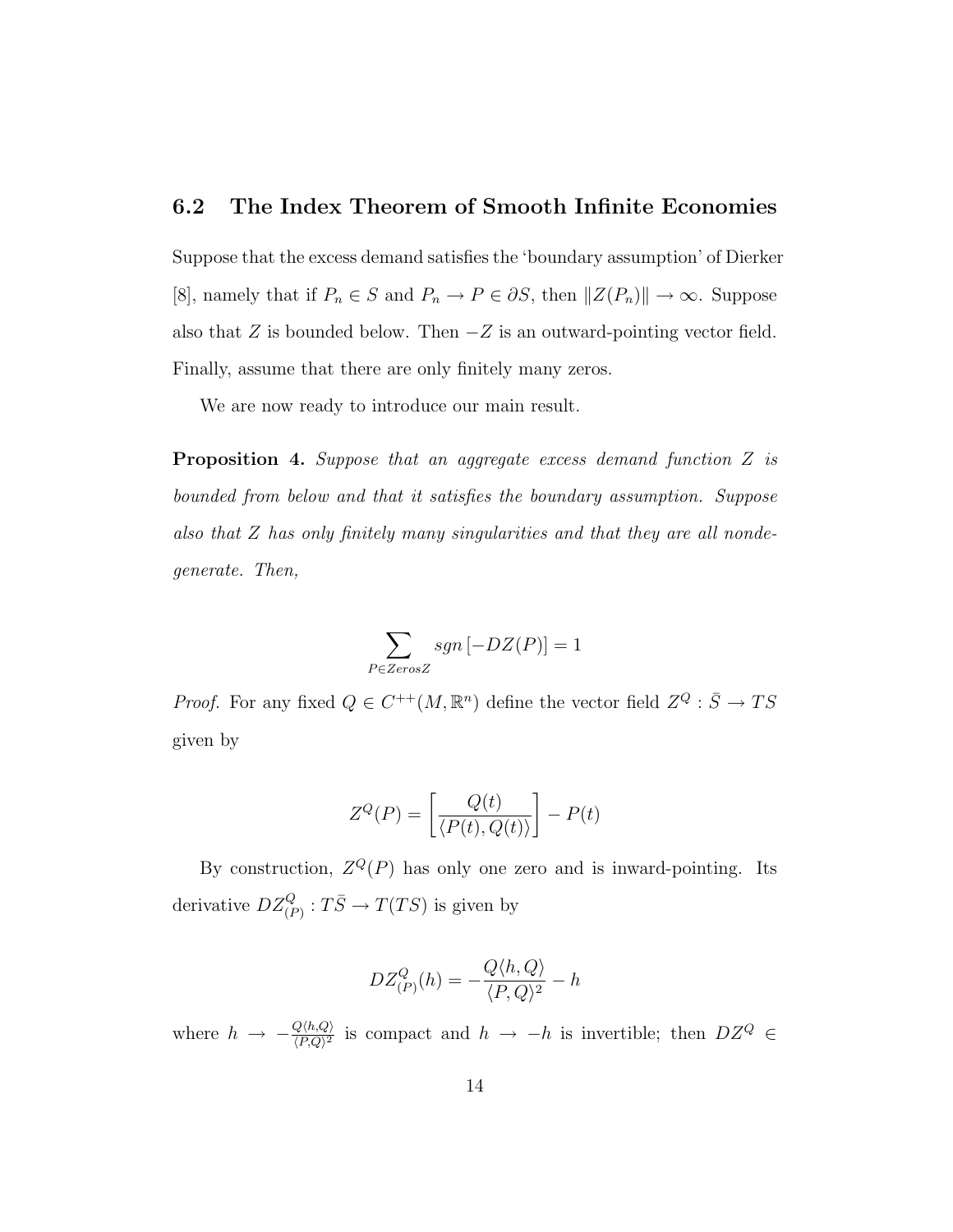$\mathcal{R}(T_P S)$ . Now let

$$
-\frac{Q\langle h, Q\rangle}{\langle P, Q\rangle^2} - h = h'
$$
\n(5)

We need to solve for  $h$ . Then,

$$
Q\langle h, Q \rangle + h\langle P, Q \rangle^{2} = -h'\langle P, Q \rangle^{2}
$$

Acting Q on both sides we get,

$$
\langle Q, Q \rangle \langle h, Q \rangle + \langle h, Q \rangle \langle P, Q \rangle^2 = - \langle h', Q \rangle \langle P, Q \rangle^2
$$

Solving for  $\langle h, Q \rangle$  we get

$$
\langle h, Q \rangle = \frac{-\langle h', Q \rangle \langle P, Q \rangle^2}{\langle Q, Q \rangle + \langle P, Q \rangle^2}
$$

where the denominator never vanishes since  $Q \in C^{++}(M, \mathbb{R}^n)$ . Substituting  $\langle h, Q \rangle$  in 5 we then get

$$
h = h' + \frac{Q}{\langle P, Q \rangle^2} \left[ \frac{\langle h', Q \rangle \langle P, Q \rangle^2}{\langle Q, Q \rangle + \langle P, Q \rangle^2} \right]
$$

This shows that  $DZ^Q$  is invertible and therefore  $DZ^Q \in \mathcal{GR}(T_P S)$ . Furthermore, since it is not in the same component of the identity it has to be in  $G\mathcal{R}^-(T_P S)$  and its only zero has index -1. The vector field  $Z^Q$  is inward pointing so reversing orientation will make outward poiting with index of  $+1$ .

 $\Box$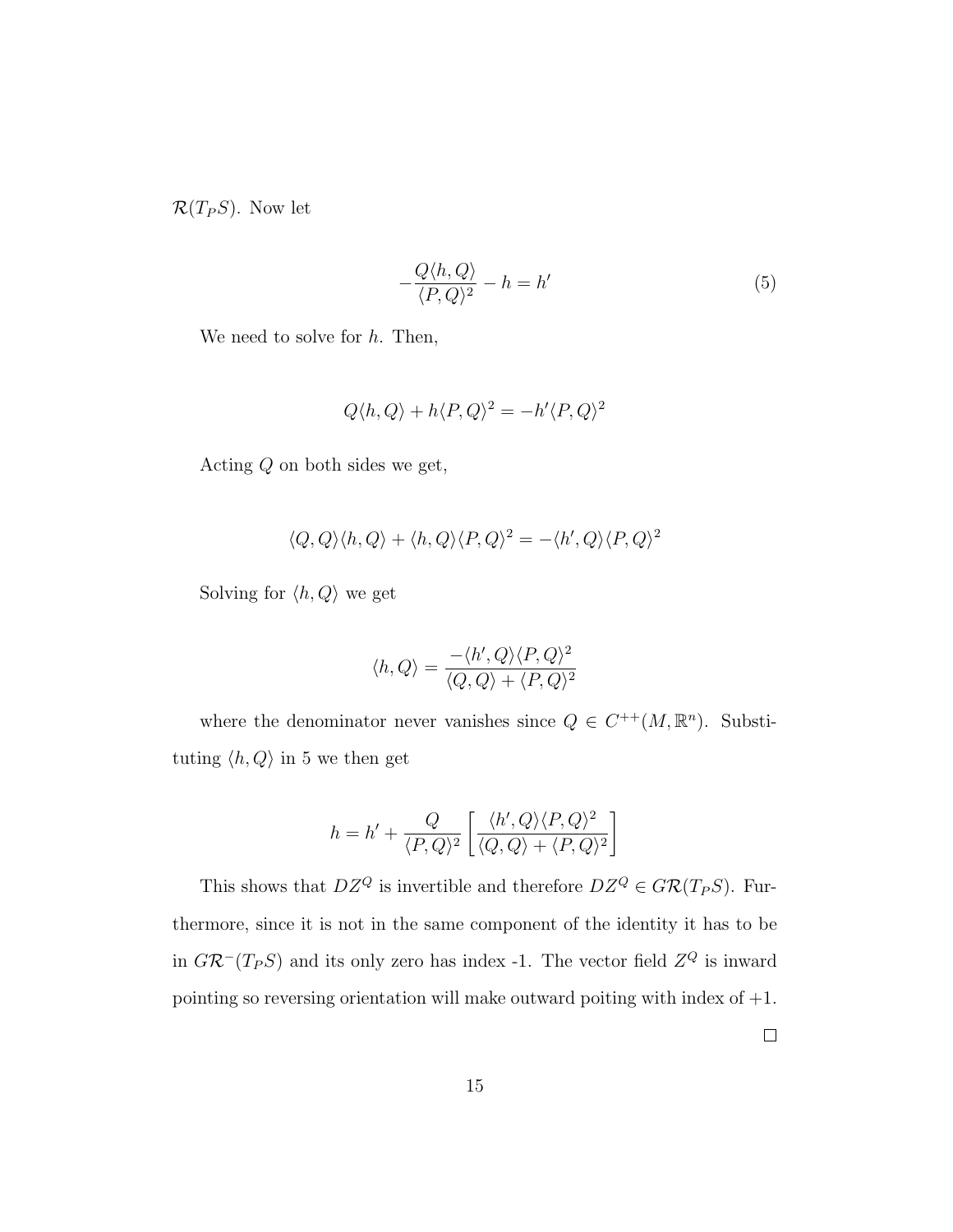#### 7 Concluding Remarks

We conclude from Proposition 4 that the number of equilibria of smooth infinite economies generically is odd. In particular, it can never be zero so this gives a new proof of existence.

Also, as a corollary of Proposition 4, we can also provide an infinite dimensional analogue of [8]; Dierker shows

Proposition 5. *[8] If the Jacobian of the excess supply function is positive at all Walras equilibria, then there is exactly one equilibrium.*

We show that:

Proposition 6. *If the sign of the derivative of the excess supply function is positive at all Walras equilibria, then there is exactly one equilibrium.*

### References

- [1] Abraham, R. and Robbin, J. *Transversal Maps and Flows.* Benjamin, New York, 1967.
- [2] Araujo, A. *The Non-Existence of Smooth Demand in General Banach Spaces.* Journal of Mathematical Economics 17 (1988) 309-319.
- [3] Balasko, Y. *Foundations of the Theory of General Equilibrium* Academic Press Inc., 1988.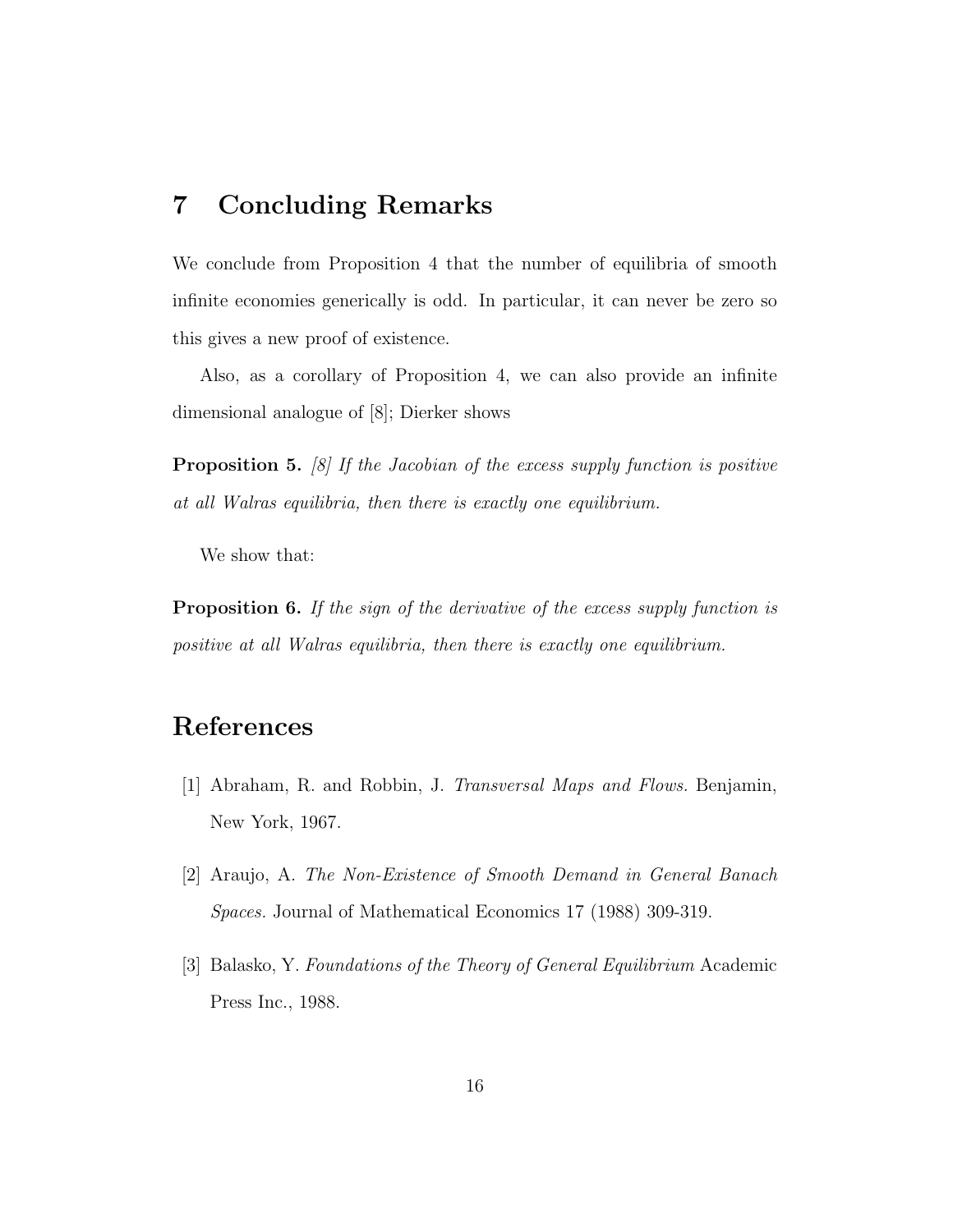- [4] Chichilnisky, G. and Zhou, Y. *Nonlinear functional analysis and market theory.* Working paper (1995) Columbia University. December.
- [5] Chichilnisky, G. and Zhou, Y. *Smooth Infinite Economies.* Journal of Mathematical Economics 29 (1998) 27-42.
- [6] Covarrubias, E. *Determinacy of equilibria of smooth infinite economies.* Working Paper (2008) University of Edinburgh.
- [7] Dana, R.A. *Existence and uniqueness of equilibria when preferences are additively separable.* Econometrica 61 (1993) 953-957.
- [8] Dierker, E. *Two Remarks on the Number of Equilibria of an Economy.* Econometrica 40 (1972) 951-953.
- [9] Dierker, E. *Regular Economies.* Handbook of Mathematical Economics, vol.2, edited by K.J. Arrow and M.D. Intriligator. North-Holland Publihing Company, 1982.
- [10] Kehoe, T.J., Levine, D.K., Mas-Colell, A. and Zame, W.R. *Determinacy of Equilibrium in Large-Scale Economies.* Journal of Mathematical Economics 18 (1989) 231-262.
- [11] Mas-Colell, A. *The Theory of General Economic Equilibrium: A Differentiable Approach* Econometric Society Monographs 9, Cambridge University Press,1985.